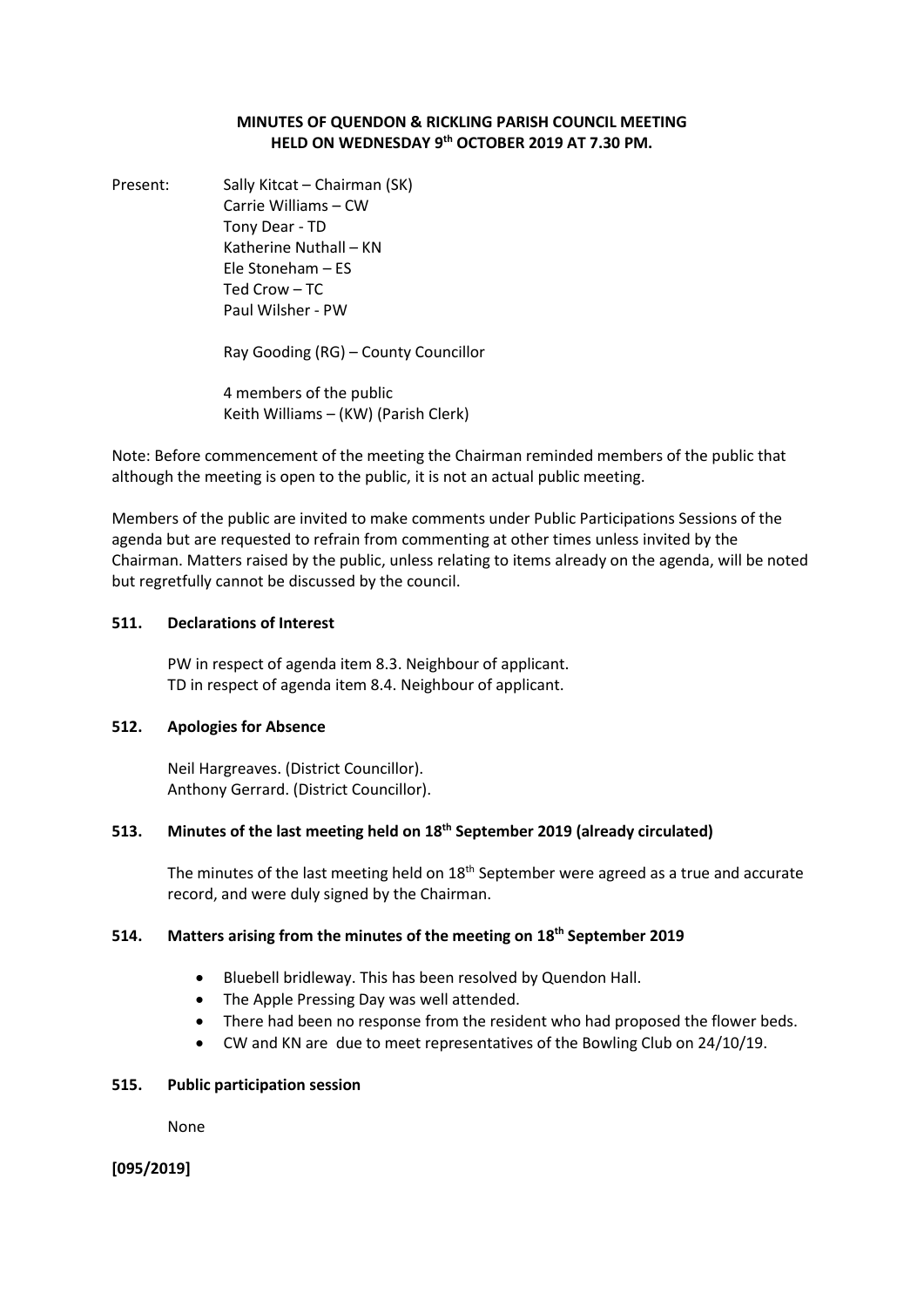#### **516. Finance**

- a. Account balances (already circulated). Noted.
- b. Invoices and payments for approval. Approved.

## **FINANCE REPORT for SEPTEMBER 2019**

| Balance b/f @ 31/08/2019       | 25496.75 |
|--------------------------------|----------|
| UDC precept (first instalment) | 6250.00  |
| Correct cheque no 001069       | 85.80    |
|                                | 31832.55 |

#### **Payments to be authorised for September 2019**

| Payee                       | Chg No | <b>Amount</b> | Reason                             |
|-----------------------------|--------|---------------|------------------------------------|
|                             |        |               |                                    |
| Correct cheque no 001069    |        | 52.80         | Incorrect entry                    |
| eon                         | DD     | 58.30         | <b>Electricity for August 2018</b> |
| Ted Crow                    | 1083   | 205.73        | Football pitch expenses            |
|                             |        |               | Repairs to sign on                 |
| <b>Tim Smith</b>            | 1084   | 45.00         | green                              |
| Essex & Herts Air Ambulance | 1085   | 150.00        | Donation                           |
| Keith Williams              | 1086   | 343.52        | Salary for September 2019          |
| HMRC (Keith Williams)       | 1087   | 86.00         | PAYE September 1029                |
|                             |        |               | Grass                              |
| <b>Brian Blackwell</b>      | 1088   | 135.00        | cutting                            |
|                             |        |               |                                    |
| <b>Total Payments</b>       |        | 1076.35       |                                    |
| Balance c/f @ 30/09/2019    |        | 30756.20      |                                    |
|                             |        |               |                                    |

Note: Cheque no 001069 had previously been entered as £85.80 This should have been £52.80.

c. PCC Donation

SK reminded the meeting that the parish clerk had written to the PCC in March to advise that if the proposed development was still some time away then the £1000 grant should be refunded to the parish council.

**[096/2019]**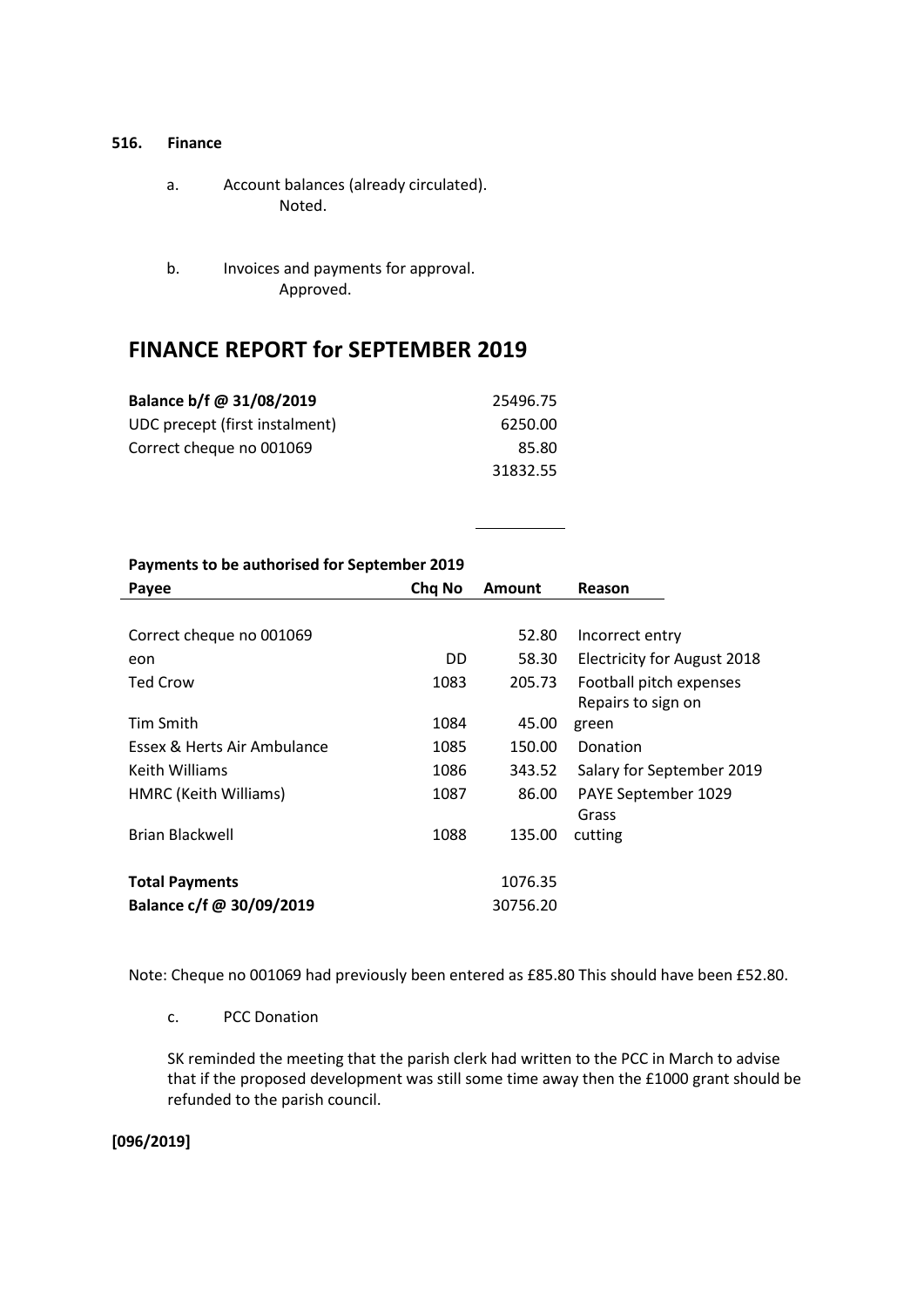A representative from the PCC advised that a meeting with church officials was planned for 14/11/19 to discuss the installation of a portaloo. A report would be made to the Parish Council regarding the outcome of this meeting.

It was agreed the PCC donation would be added to the agenda for the parish council meeting on  $11<sup>th</sup>$  December 2019. If by that date approval had not been given for installation of a portaloo the PCC would refund the grant.

# **517 Correspondence**

None

## **518. Planning**

- **1. UTT/19/2206-7/HHF – Rickling House, Cambridge Road.** No objections.
- **2. UTT/19/2434/HHF – Sycamore, Rickling Green Road.** No objections.
- **3. UTT/19/2221/FUL – 1 Mill House** [Comments awaited]

## **Foxley 2**

SK had met with NH and AG for their advice. The parish council still wish there to be some 2 bedroom homes within the development. The developer had made clear that any funding that they may make available would be subject to the parish council withdrawing it's demand for 2-bedroom homes. After some discussion SK proposed that the Parish Council vote on the following two options.

- Option 1: Not to oppose the developer's application for 3/4 bedroom houses on the understanding that the developer would provide a footpath to the northwest of the development, plus the additional financial considerations from the developer.
- Option 2: To maintain that the development should include some 2-bedroom houses, with the understanding that there would be no financial considerations from the developer.

After a vote, Option 1 was carried.

## **519. Football pitch**

TC reported :

- The pitch was now in regular use.
- A line-marking machine had been purchased.
- There was an enquiry for use of the pitch from another team.
- A fire extinguisher was required.
- The drug paraphernalia had been reported to the police.

**[097/2019]**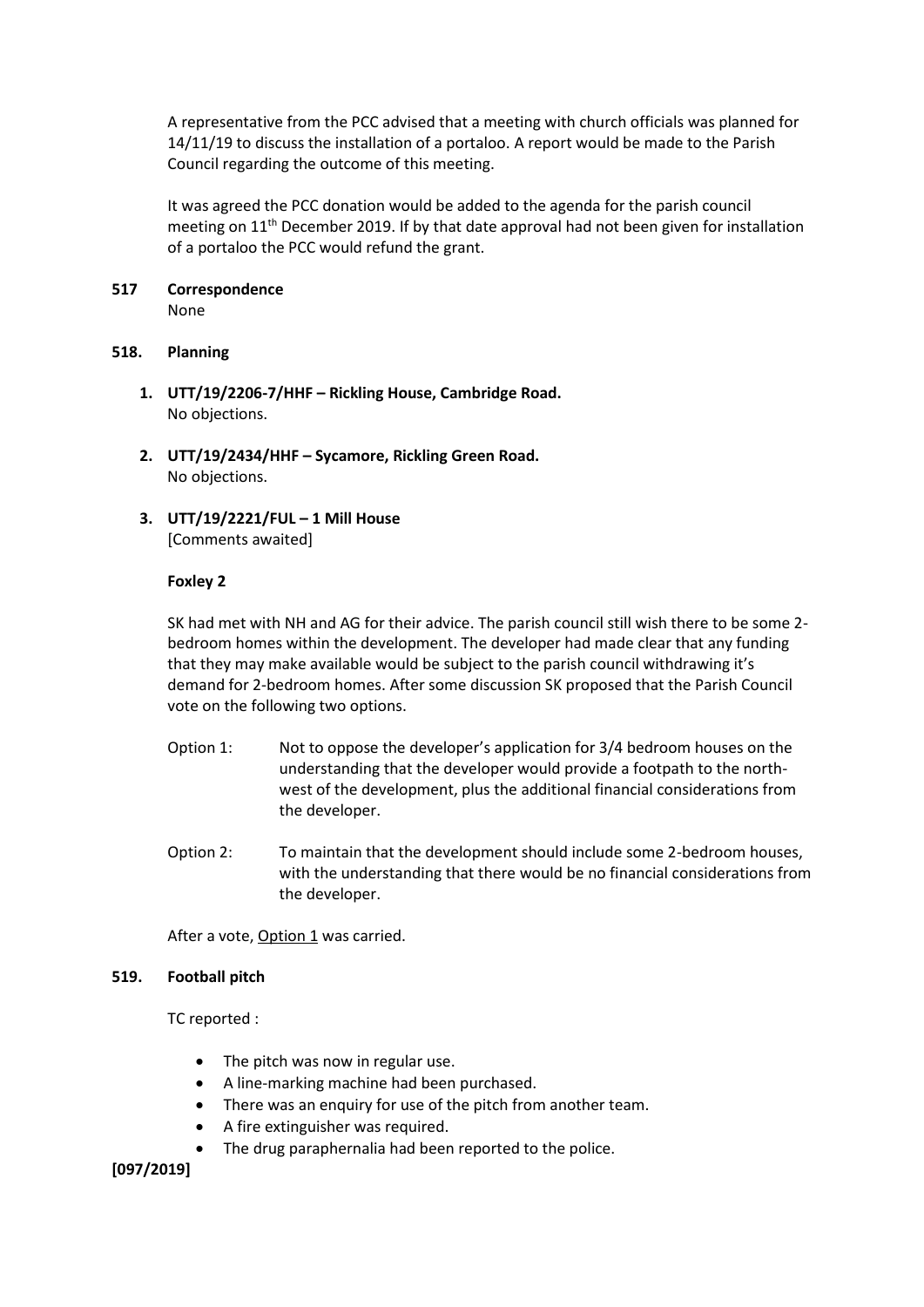#### **520. Meeting with Strutt and Parker (S & P)**

S & P would like to meet with the parish council to discuss the land by the football pitch and a site of Brick Kiln Lane. SK feels that it would be acceptable to meet to listen to S & P's views but not to respond to their proposals. There is concern that if the parish council agreed to meet with S & P this could be interpreted as tantamount acceptance of S & P's future plans. SK therefore proposed two options.

Option 1: Do not meet with Strutt and Parker. Option 2: Meet with Strutt and Parker, which would occur when the parish council have representatives available, to listen to S and P's views only but not to respond to their proposals.

After a vote, Option 2 was carried.

#### **521. B1383**

#### **a. Horse Chestnut trees**

CW has contacted UDC with a view to applying tree preservation orders (TPO's) on the horse chestnut trees outside Rickling House. As the trees are in a conservation area it is not necessary to apply TPO's.

An inspection has indicated that some of the trees are infected with canker and fungus. The UDC Landscape Officer visited the site and confirmed several trees are showing signs of disease, and one has died. He has requested an ECC arboriculturist visit the site and produce a report for the Parish Council with a view to trees being replaced with appropriate alternatives.

#### **b. Highway and Parking study**

There has been a suggestion that the government may bring in legislation making parking vehicles on pavements illegal. This would have an impact on certain parts of the village. Hence the study is of vital importance and needs to be undertaken as soon as possible.

#### **522. DART Bus Service**

KN advised that tenders for the service are currently being invited. Villages will be advised when arrangements have been made.

#### **523. Gigaclear**

Parts if the village now has access to fast broadband, with more areas to follow. The facility will be available to 50% of the residents who have pots.

**[098/2019]**